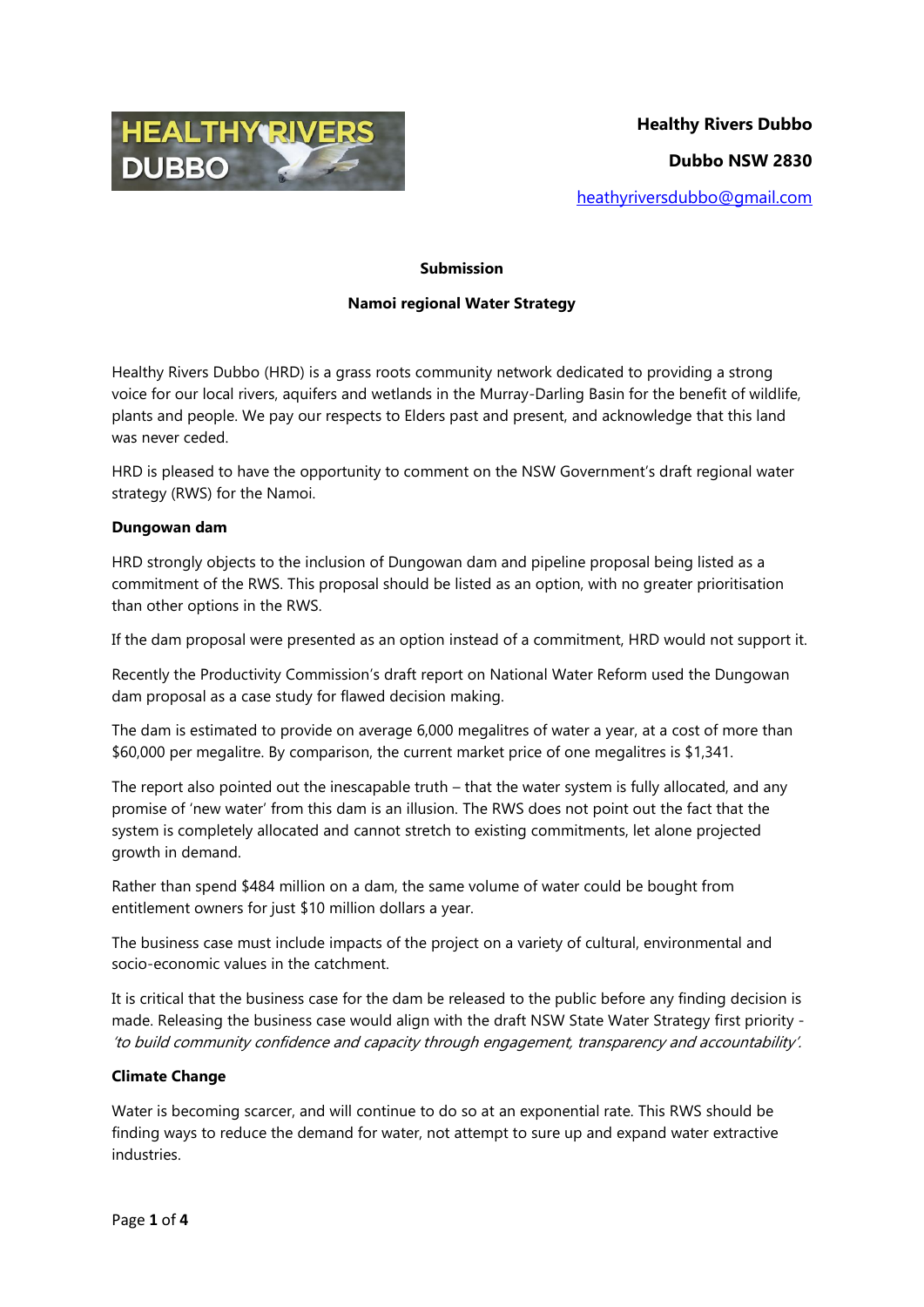The climate change predictions included in the RWS are referred to as the worst case scenario, however the impacts of human made climate change are encroaching rapidly. There are critical tipping points looming ahead which will likely increase the impacts of climate change exponentially. Given the experiences of severe drought in recent years, HRD believes the forecasts in the RWS are more likely to be reality in a few short decades.

The RWS explains that the number of times Keepit and Split Rock dams fall below 5% could more than double, while Chaffey dam will be below 20% for long periods.

# Page 37 of the RWS states "*just relying on our historical data to make water management decisions no longer represents the best course of action.*"

If NSW were to take its own advice and make water management decisions with climate change as a consideration, it would be clear that building a new dam would be a complete waste of time and money, as there will be far less water in the dams that already exist.

### **Environmental Outcomes**

Water for the health of the river is the highest priority of the Water Management Act (WMA), and should also be the highest priority of the RWS.

The RWS identifies that river health and native fish populations are in poor condition, and that the Namoi contributes 24% of inflows into the Barwon Darling River system.

Given that the health of the river is the highest priority under the WMA, HRD strongly supports these options that would improve river health, native fish, waterbirds and wetlands:

- Option 22: Improved connectivity with Barwon-Darling
- Options 15, 17, 18 & 19: Implement the Native Fish Passage Strategy, address cold water pollution, encourage riparian restoration, screen pumps
- Option 20: Remove floodplain structures that cause adverse impacts
- Options 23,24,25: Improved management of water for environmental outcomes
- Option 21: Restore water quality
- Option 16: incentives to landholders to protect & restore water dependent ecology
- Option 30: More transparency on impacts of major development on water sources
- **Missing Option**: improved connectivity & management of billabongs and lagoons
- **Missing Option**: recover the remaining 9.5 gigalitres needed under the Murray Darling Basin plan for environmental use.
- **Missing Option**: Floodplain harvesting management rules that protect downstream connectivity flows.

## **First Nations**

HRD Strongly support all options that improve First Nations access to water supply and cultural water; improve capacity, engagement and employment in water management; and that recognise the significance of cultural knowledge and improve cultural outcomes:

• All options from 46 to 56.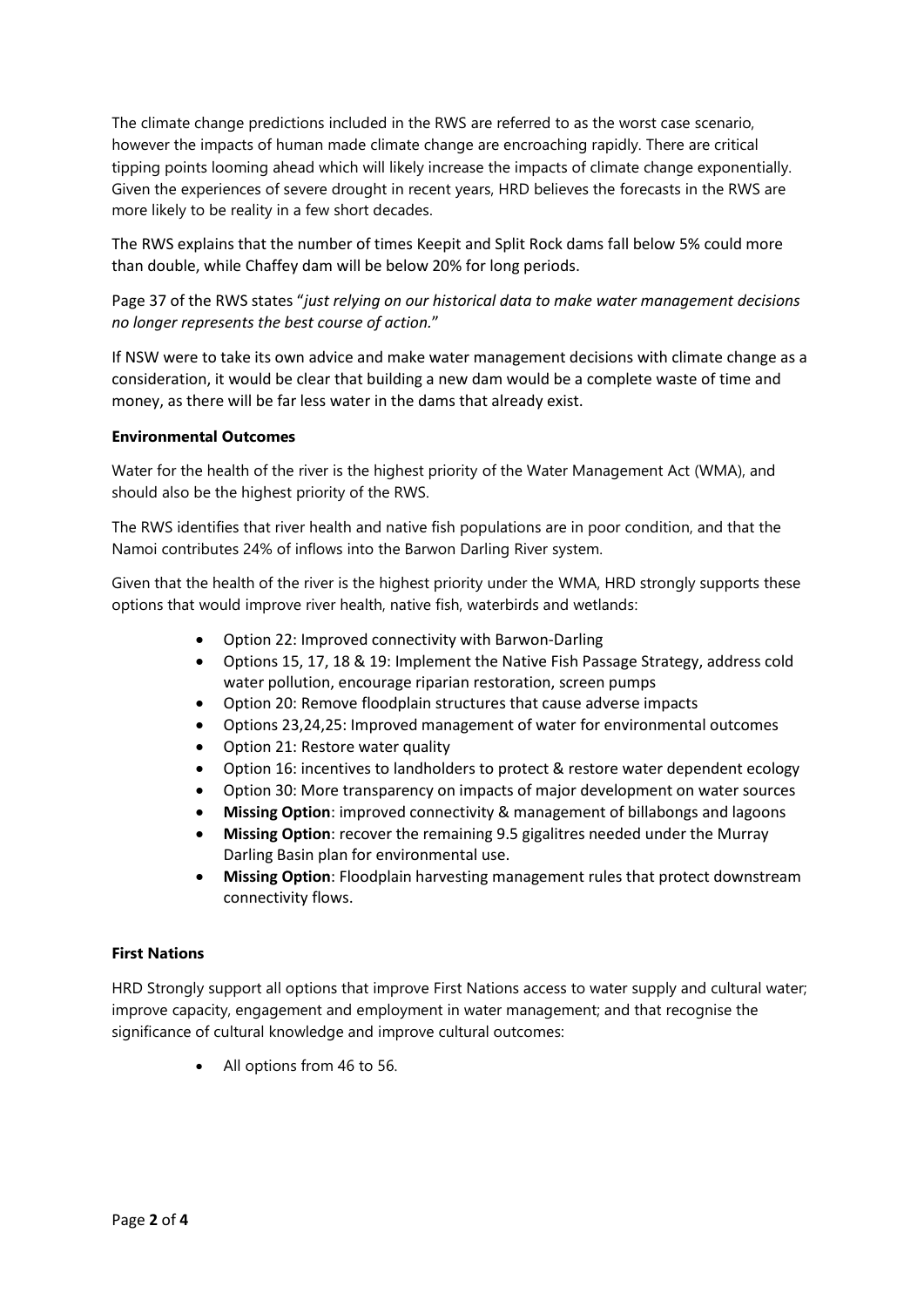## **Groundwater**

The Namoi is the region most heavily dependent on groundwater. During the 2017-2020 drought, groundwater levels in some parts of the Lower Namoi were the lowest ever recorded.

Groundwater extraction for irrigation has breached water sharing plan limits in parts of the Upper Namoi.

There is are significant knowledge gaps around the connectivity between surface and groundwater. A recent study of rivers in Victoria published in the journal Science<sup>1</sup> reveals the worrying inability of rivers to recover years after droughts break. The report pointed to the possibility that taking more groundwater in drought is impacting the fresh water cycle long after the rains return.

"… water catchments are more complex than we thought," Dr Peterson said.

"We just don't know what causes them to recover and what the thresholds are. $^2$ 

HRD strongly supports options that increase our knowledge of groundwater:

- Option 5: Investigate the use of advanced water treatment technologies for towns
- Option 6: Reuse, recycling and stormwater projects
- Option 9: Reliable access to groundwater by towns
- Option 26: Improved understanding of groundwater processes
- Option 27: Implementation of a groundwater quality program
- Option 31: Water efficiency projects (towns and industries)
- Option 35: Implement Great Artesian Basin Strategic Management Plan
- Option 43: Sustainable access to groundwater by all users
- Option 44: Improved transparency in managing groundwater resources sustainably
- Option 45: Land use change and population growth impacts on water resources
- **Missing Option**: Adopt more efficient irrigation technology

## **Reducing demand for water**

HRD strongly supports support all options that reduce water consumption in towns and industry. More efficient use of water is critical to achieve sustainable communities into a future with less water:

- Option 5: Advance water treatment technologies for towns
- Option 6: Reuse, recycle and storm water projects
- Option 10: Dual water systems for towns
- Option 14: Water security for small communities
- Option 31: Water efficiency projects (towns and industries)
- Option 35: Implement Great Artesian Basin Strategic Management Plan
- Option 36: New drought operational rules (Namoi and Peel rivers)

**.** 

<sup>1</sup> <https://science.sciencemag.org/cgi/doi/10.1126/science.abd5085>

<sup>&</sup>lt;sup>2</sup> [https://www.abc.net.au/news/science/2021-05-14/water-catchments-may-not-recover-from](https://www.abc.net.au/news/science/2021-05-14/water-catchments-may-not-recover-from-droughts/100131400)[droughts/100131400](https://www.abc.net.au/news/science/2021-05-14/water-catchments-may-not-recover-from-droughts/100131400)